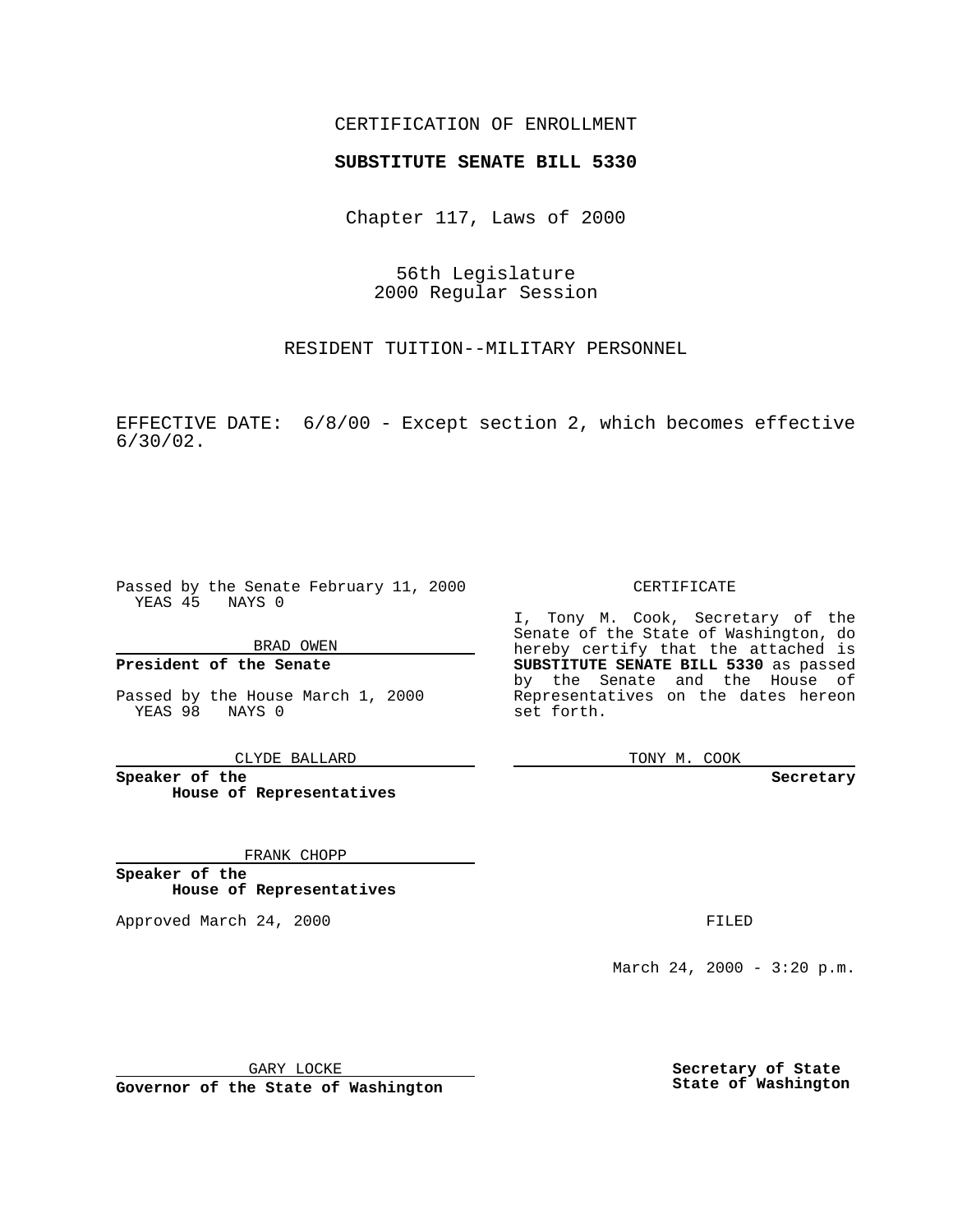# **SUBSTITUTE SENATE BILL 5330** \_\_\_\_\_\_\_\_\_\_\_\_\_\_\_\_\_\_\_\_\_\_\_\_\_\_\_\_\_\_\_\_\_\_\_\_\_\_\_\_\_\_\_\_\_\_\_

\_\_\_\_\_\_\_\_\_\_\_\_\_\_\_\_\_\_\_\_\_\_\_\_\_\_\_\_\_\_\_\_\_\_\_\_\_\_\_\_\_\_\_\_\_\_\_

Passed Legislature - 2000 Regular Session

**State of Washington 56th Legislature 2000 Regular Session**

**By** Senate Committee on Higher Education (originally sponsored by Senators Brown, Goings, Franklin, Patterson, Eide, B. Sheldon, Winsley, Costa, Oke, Bauer and Rasmussen)

Read first time 01/27/2000.

 AN ACT Relating to resident tuition for active duty military personnel; amending RCW 28B.15.012, 28B.15.012, and 28B.15.014; providing an effective date; and providing an expiration date.

BE IT ENACTED BY THE LEGISLATURE OF THE STATE OF WASHINGTON:

 **Sec. 1.** RCW 28B.15.012 and 1999 c 320 s 5 are each amended to read as follows:

Whenever used in chapter 28B.15 RCW:

 (1) The term "institution" shall mean a public university, college, or community college within the state of Washington.

(2) The term "resident student" shall mean:

 (a) A financially independent student who has had a domicile in the state of Washington for the period of one year immediately prior to the time of commencement of the first day of the semester or quarter for which the student has registered at any institution and has in fact established a bona fide domicile in this state primarily for purposes other than educational;

 (b) A dependent student, if one or both of the student's parents or legal guardians have maintained a bona fide domicile in the state of Washington for at least one year immediately prior to commencement of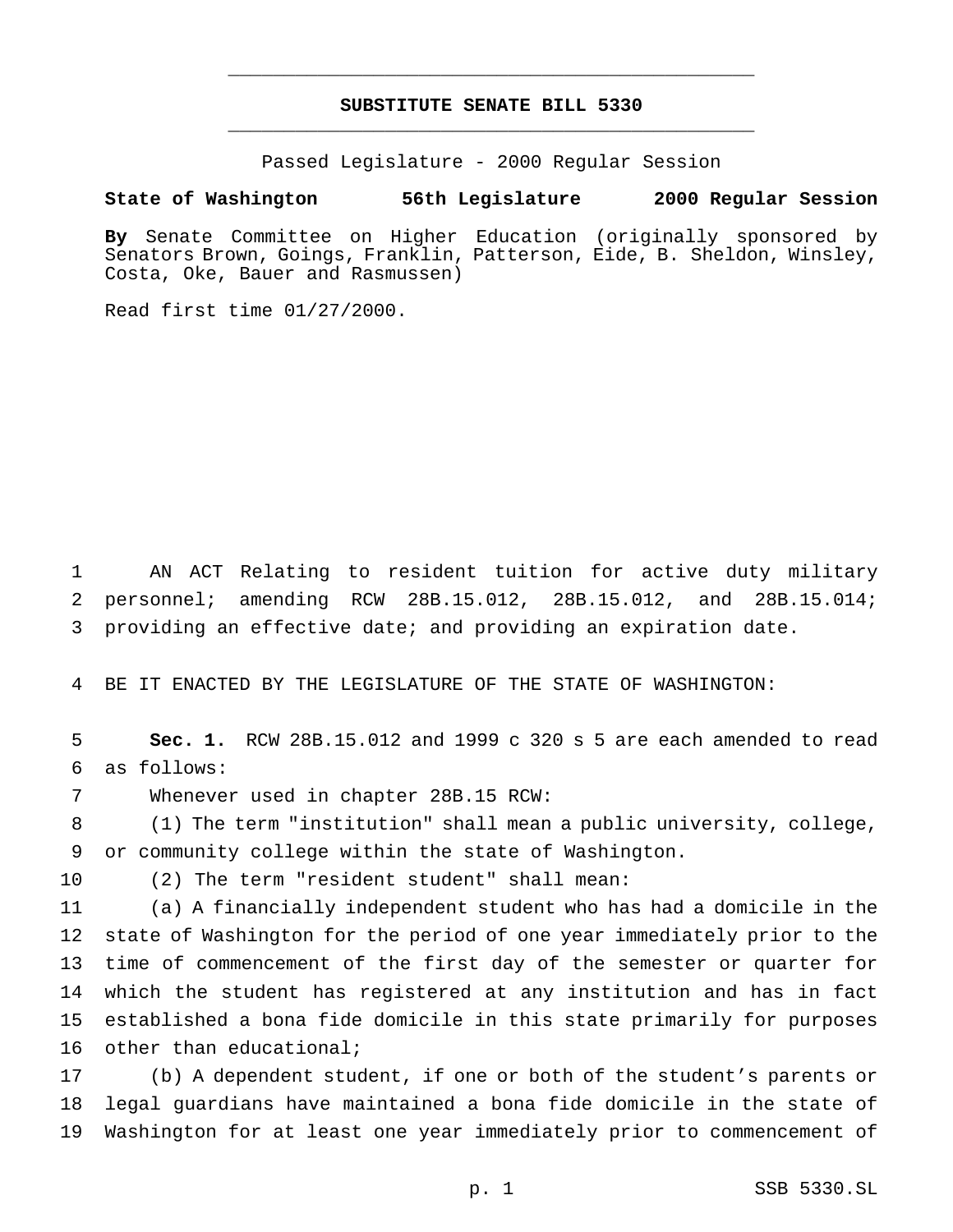the semester or quarter for which the student has registered at any institution;

 (c) A student classified as a resident based upon domicile by an institution on or before May 31, 1982, who was enrolled at a state institution during any term of the 1982-1983 academic year, so long as such student's enrollment (excepting summer sessions) at an institution in this state is continuous;

 (d) Any student who has spent at least seventy-five percent of both his or her junior and senior years in high schools in this state, whose parents or legal guardians have been domiciled in the state for a period of at least one year within the five-year period before the student graduates from high school, and who enrolls in a public institution of higher education within six months of leaving high school, for as long as the student remains continuously enrolled for 15 three quarters or two semesters in any calendar year;

 (e) A student who is on active military duty stationed in the state;

 $(f)$  A student who is the spouse or a dependent of a person who is on active military duty stationed in the state;

 $((\text{f}))(q)$  A student of an out-of-state institution of higher education who is attending a Washington state institution of higher education pursuant to a home tuition agreement as described in RCW 28B.15.725; or

 $((\overline{q}))$  (h) A student who meets the requirements of RCW 28B.15.0131 or 28B.15.0139: PROVIDED, That a nonresident student enrolled for more than six hours per semester or quarter shall be considered as attending for primarily educational purposes, and for tuition and fee paying purposes only such period of enrollment shall not be counted toward the establishment of a bona fide domicile of one year in this state unless such student proves that the student has in fact established a bona fide domicile in this state primarily for purposes other than educational.

 (3) The term "nonresident student" shall mean any student who does not qualify as a "resident student" under the provisions of RCW 28B.15.012 and 28B.15.013. Except for students qualifying under 36 subsection  $(2)((\{\pm\}))(g)$  of this section, a nonresident student shall include:

 (a) A student attending an institution with the aid of financial assistance provided by another state or governmental unit or agency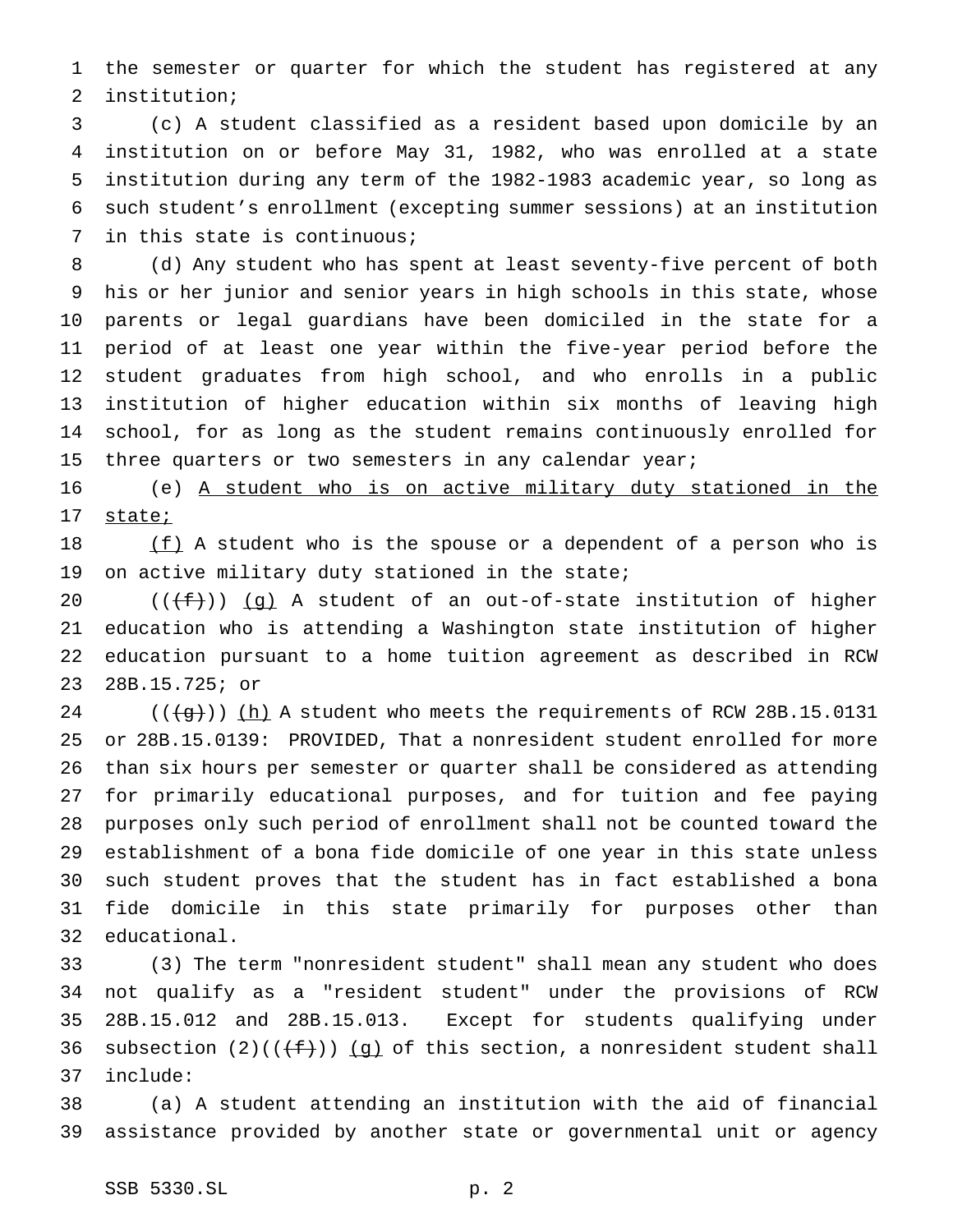thereof, such nonresidency continuing for one year after the completion of such semester or quarter. This condition shall not apply to students from Columbia, Multnomah, Clatsop, or Washington county, Oregon participating in the border county pilot project under RCW 28B.80.806, 28B.80.807, and 28B.15.0139.

 (b) A person who is not a citizen of the United States of America who does not have permanent or temporary resident status or does not hold "Refugee-Parolee" or "Conditional Entrant" status with the United States immigration and naturalization service or is not otherwise permanently residing in the United States under color of law and who does not also meet and comply with all the applicable requirements in RCW 28B.15.012 and 28B.15.013.

 (4) The term "domicile" shall denote a person's true, fixed and permanent home and place of habitation. It is the place where the student intends to remain, and to which the student expects to return when the student leaves without intending to establish a new domicile elsewhere. The burden of proof that a student, parent or guardian has established a domicile in the state of Washington primarily for purposes other than educational lies with the student.

 (5) The term "dependent" shall mean a person who is not financially independent. Factors to be considered in determining whether a person is financially independent shall be set forth in rules and regulations adopted by the higher education coordinating board and shall include, but not be limited to, the state and federal income tax returns of the person and/or the student's parents or legal guardian filed for the calendar year prior to the year in which application is made and such other evidence as the board may require.

 **Sec. 2.** RCW 28B.15.012 and 1997 c 433 s 2 are each amended to read as follows:

Whenever used in chapter 28B.15 RCW:

 (1) The term "institution" shall mean a public university, college, or community college within the state of Washington.

(2) The term "resident student" shall mean:

 (a) A financially independent student who has had a domicile in the state of Washington for the period of one year immediately prior to the time of commencement of the first day of the semester or quarter for which the student has registered at any institution and has in fact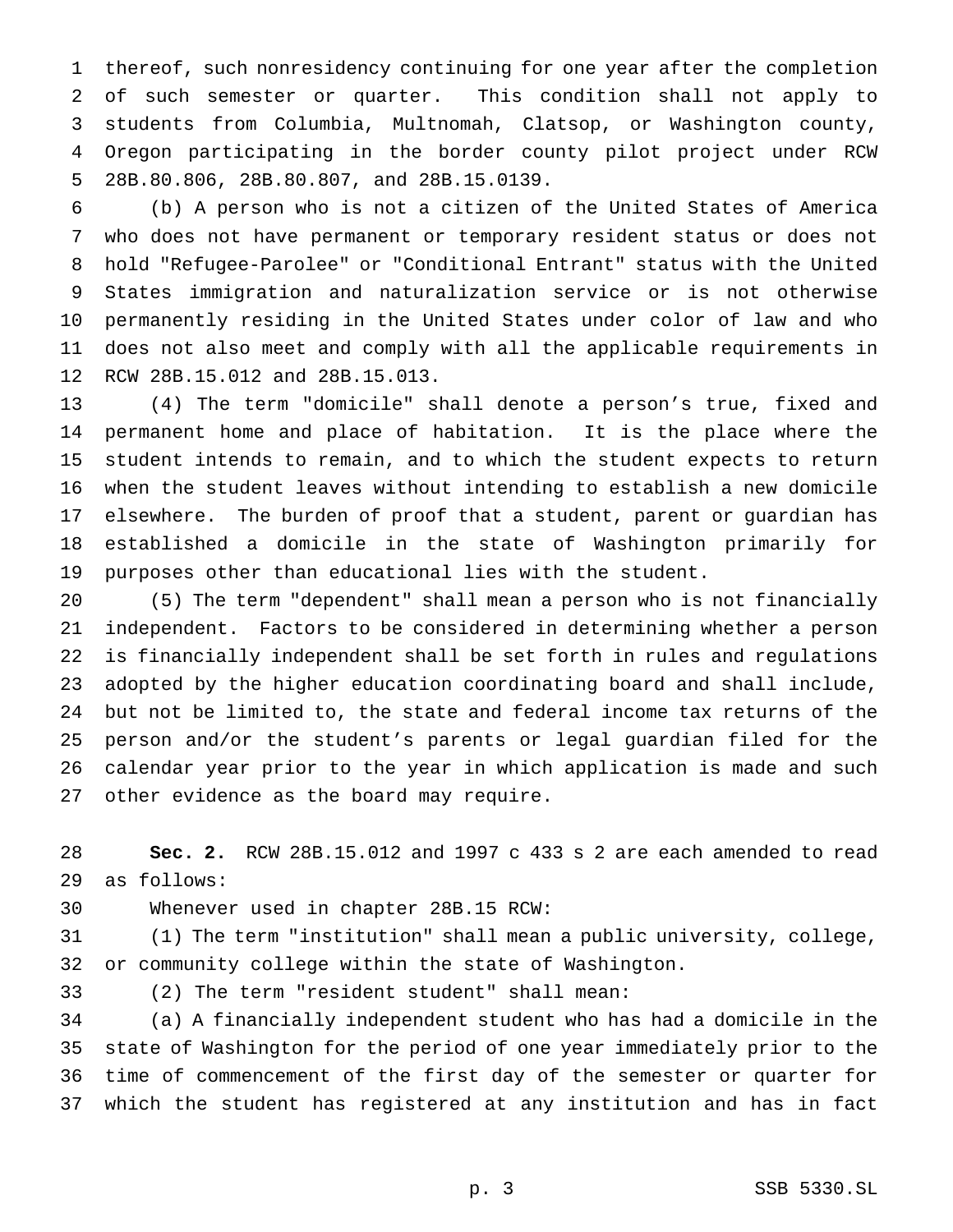established a bona fide domicile in this state primarily for purposes 2 other than educational;

 (b) A dependent student, if one or both of the student's parents or legal guardians have maintained a bona fide domicile in the state of Washington for at least one year immediately prior to commencement of the semester or quarter for which the student has registered at any institution;

 (c) A student classified as a resident based upon domicile by an institution on or before May 31, 1982, who was enrolled at a state institution during any term of the 1982-1983 academic year, so long as such student's enrollment (excepting summer sessions) at an institution in this state is continuous;

 (d) Any student who has spent at least seventy-five percent of both his or her junior and senior years in high schools in this state, whose parents or legal guardians have been domiciled in the state for a period of at least one year within the five-year period before the student graduates from high school, and who enrolls in a public institution of higher education within six months of leaving high school, for as long as the student remains continuously enrolled for 20 three quarters or two semesters in any calendar year;

 (e) A student who is on active military duty stationed in the 22 state;

23  $(f)$  A student who is the spouse or a dependent of a person who is 24 on active military duty stationed in the state;

 $((\text{f}+\text{f}))$  (g) A student of an out-of-state institution of higher education who is attending a Washington state institution of higher education pursuant to a home tuition agreement as described in RCW 28B.15.725; or

 $((\overline{q}))$  (h) A student who meets the requirements of RCW 28B.15.0131: PROVIDED, That a nonresident student enrolled for more than six hours per semester or quarter shall be considered as attending for primarily educational purposes, and for tuition and fee paying purposes only such period of enrollment shall not be counted toward the establishment of a bona fide domicile of one year in this state unless such student proves that the student has in fact established a bona fide domicile in this state primarily for purposes other than educational.

 (3) The term "nonresident student" shall mean any student who does not qualify as a "resident student" under the provisions of RCW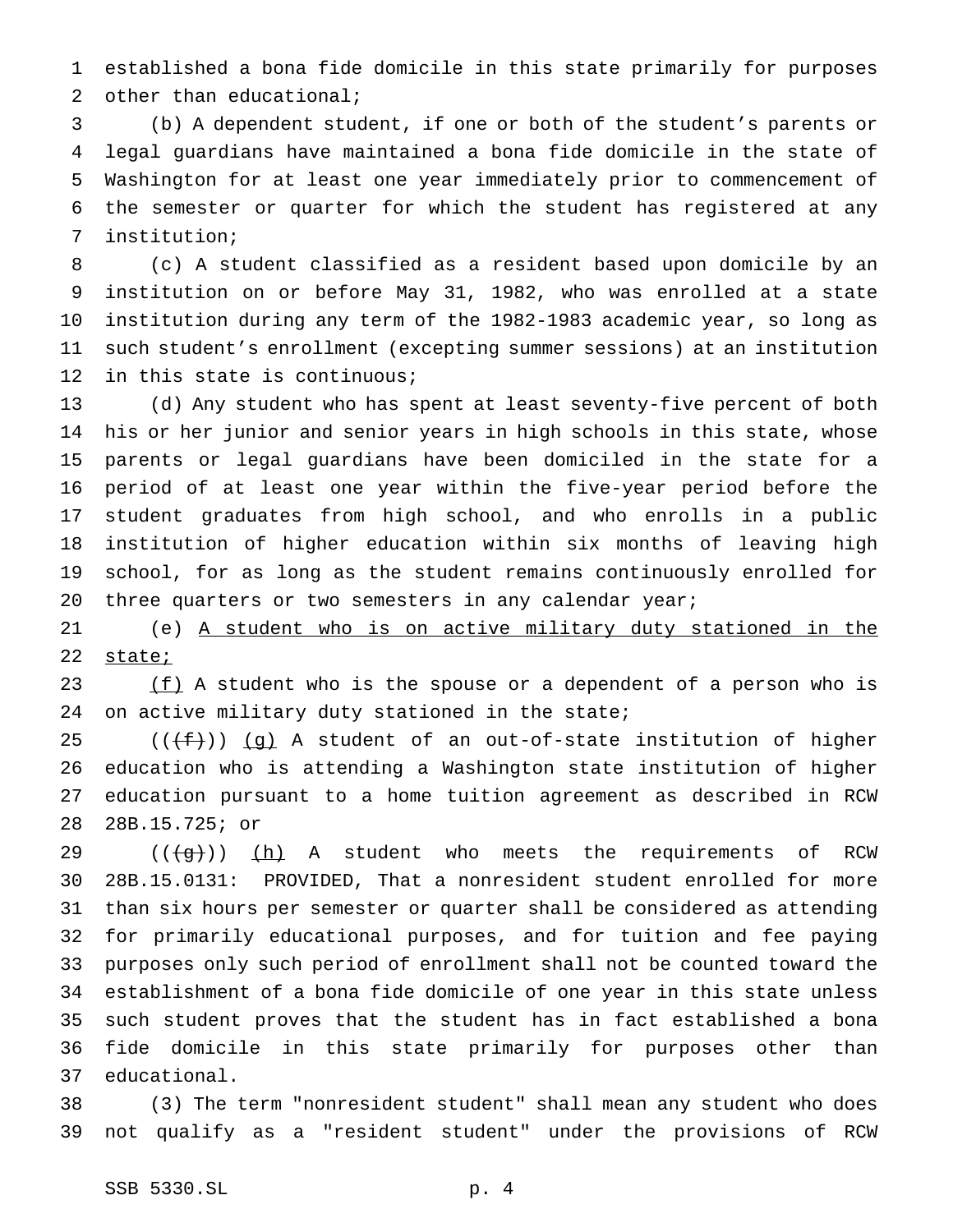28B.15.012 and 28B.15.013. Except for students qualifying under 2 subsection  $(2)((\{\pm\}))(g)$  of this section, a nonresident student shall include:

 (a) A student attending an institution with the aid of financial assistance provided by another state or governmental unit or agency thereof, such nonresidency continuing for one year after the completion of such semester or quarter.

 (b) A person who is not a citizen of the United States of America who does not have permanent or temporary resident status or does not hold "Refugee-Parolee" or "Conditional Entrant" status with the United States immigration and naturalization service or is not otherwise permanently residing in the United States under color of law and who does not also meet and comply with all the applicable requirements in RCW 28B.15.012 and 28B.15.013.

 (4) The term "domicile" shall denote a person's true, fixed and permanent home and place of habitation. It is the place where the student intends to remain, and to which the student expects to return when the student leaves without intending to establish a new domicile elsewhere. The burden of proof that a student, parent or guardian has established a domicile in the state of Washington primarily for purposes other than educational lies with the student.

 (5) The term "dependent" shall mean a person who is not financially independent. Factors to be considered in determining whether a person is financially independent shall be set forth in rules and regulations adopted by the higher education coordinating board and shall include, but not be limited to, the state and federal income tax returns of the person and/or the student's parents or legal guardian filed for the calendar year prior to the year in which application is made and such other evidence as the board may require.

 **Sec. 3.** RCW 28B.15.014 and 1997 c 433 s 3 are each amended to read as follows:

 Subject to the limitations of RCW 28B.15.910, the governing boards of the state universities, the regional universities, The Evergreen State College, and the community colleges may exempt the following nonresidents from paying all or a portion of the nonresident tuition fees differential:

 (1) Any person who resides in the state of Washington and who holds a graduate service appointment designated as such by a public